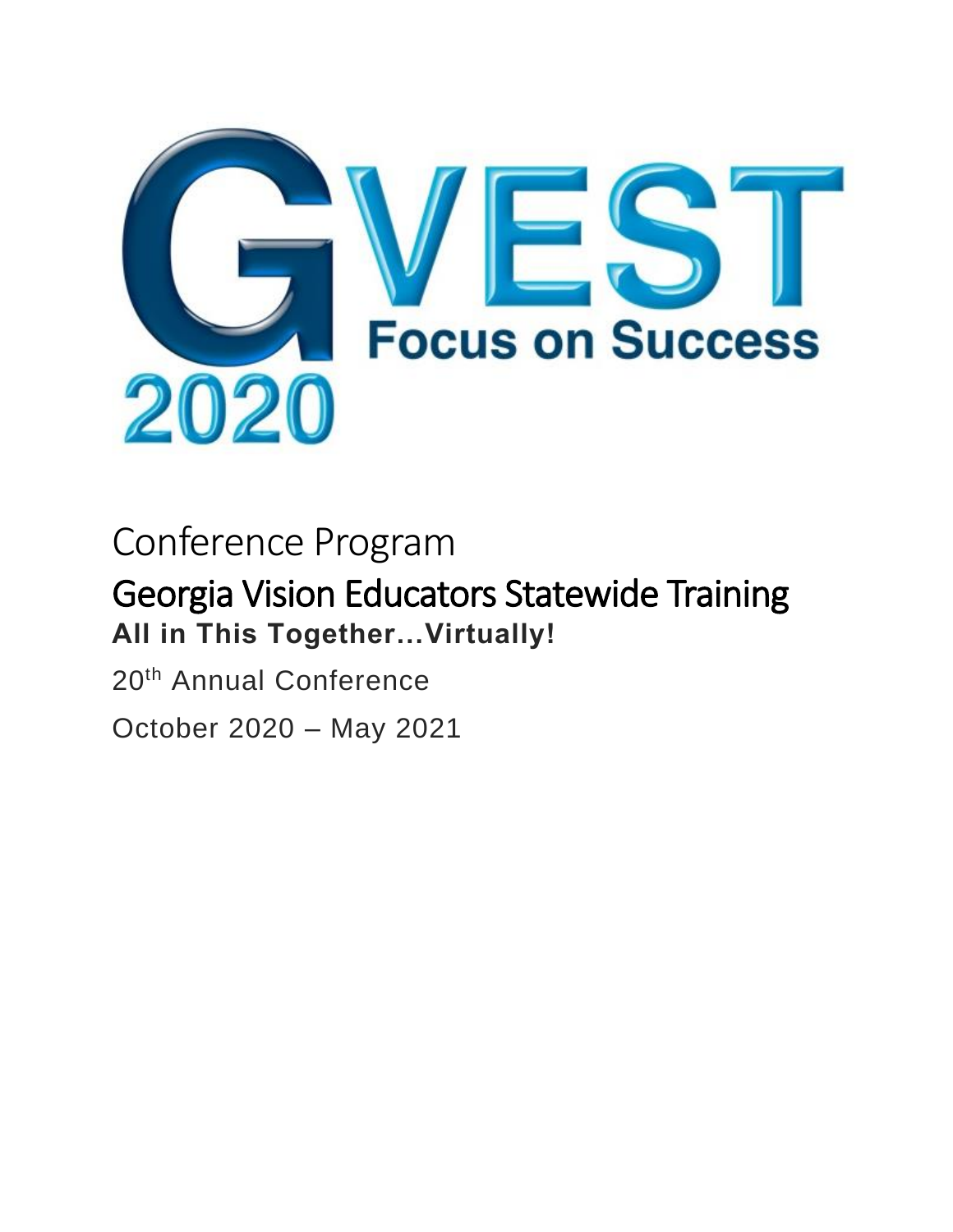# Table of Contents

| FLY! Find Your Own Wings and Soar Above Life's Challenges  6           |  |
|------------------------------------------------------------------------|--|
|                                                                        |  |
|                                                                        |  |
|                                                                        |  |
|                                                                        |  |
|                                                                        |  |
|                                                                        |  |
|                                                                        |  |
|                                                                        |  |
|                                                                        |  |
|                                                                        |  |
|                                                                        |  |
|                                                                        |  |
|                                                                        |  |
|                                                                        |  |
|                                                                        |  |
| Roundtable Discussion: Lessons learned. Best Practice from the Field 9 |  |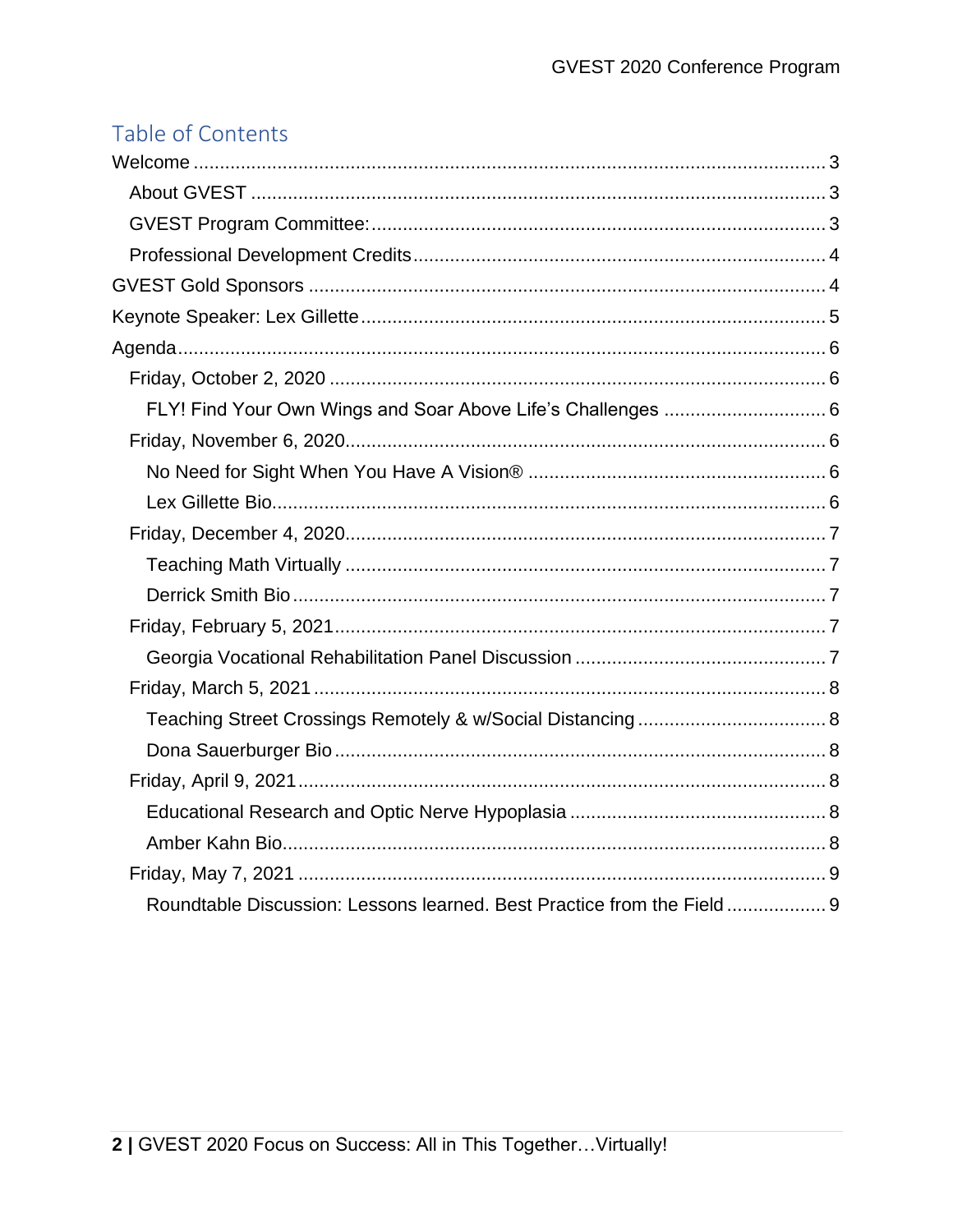# <span id="page-2-0"></span>**Welcome**

Welcome to our 20<sup>th</sup> year of GVEST! While we are disappointed to not be able to gather together in person this year, we are grateful we will continue to provide professional development and networking opportunities for educators during the COVID-19 pandemic.

Sincerely,

Zel Murray, GVEST Program Chair

# <span id="page-2-1"></span>**About GVEST**

In 2000, the Georgia Department of Education introduced a new conference and called it Georgia Vision Educators Statewide Training, or GVEST. Now, GVEST continues as multiple agencies dedicated to serving students with sensory impairments collaborate to offer professional development training focused on the needs of this population.

GVEST provides an opportunity for Georgia's educators who serve students with visual impairments to have specialized training and to share effective practices and strategies specific to the needs of students with visual impairments. The annual GVEST conference typically takes place in Macon Georgia each October and provides workshops led by experts in the field of blindness.

# <span id="page-2-2"></span>**GVEST Program Committee:**

GVEST would like to gratefully acknowledge the members of the conference planning committee along with Smokey Powell staff for their support and assistance in the planning and implementation of the 20<sup>th</sup> Annual GVEST program.

Greg Aikens Tara Bowie Sarah Bussey Dawn Day Heidi Evans Tracy Fitch Danny Housley Sharon Lyttle Zel Murray Shirley Robinson Martha Veto Carmen Willings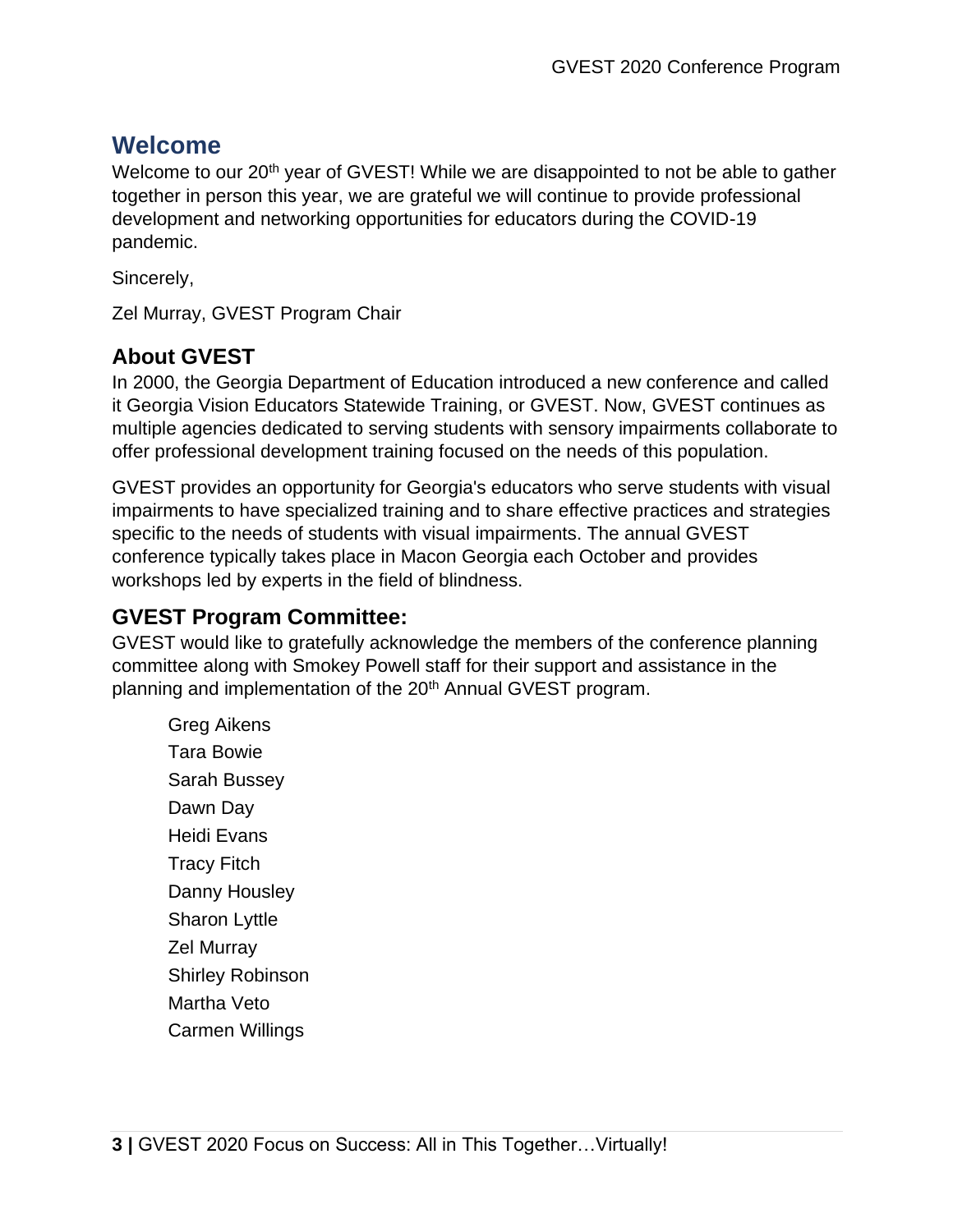## <span id="page-3-0"></span>**Professional Development Credits**

This year's conference, "All in This Together…Virtually!" will offer certificates of attendance for all attendees as well as ACVREP Continuing Education Credits for Certified Orientation & Mobility Specialists, Vision Rehabilitation Therapists, Low Vision Specialists, Rehabilitation Counselor, and Certified Assistive Technology Instructional Specialists.

At the beginning of each session, you will be given a beginning code and at the end of each session you will be given an ending code. Participants seeking ACVREP credits will need to complete and submit the required Google Form including the beginning and ending code to receive ACVREP credits and a certificate of attendance. This will also include a session evaluation form.

# <span id="page-3-1"></span>**GVEST Gold Sponsors**

Please support our conference sponsors!





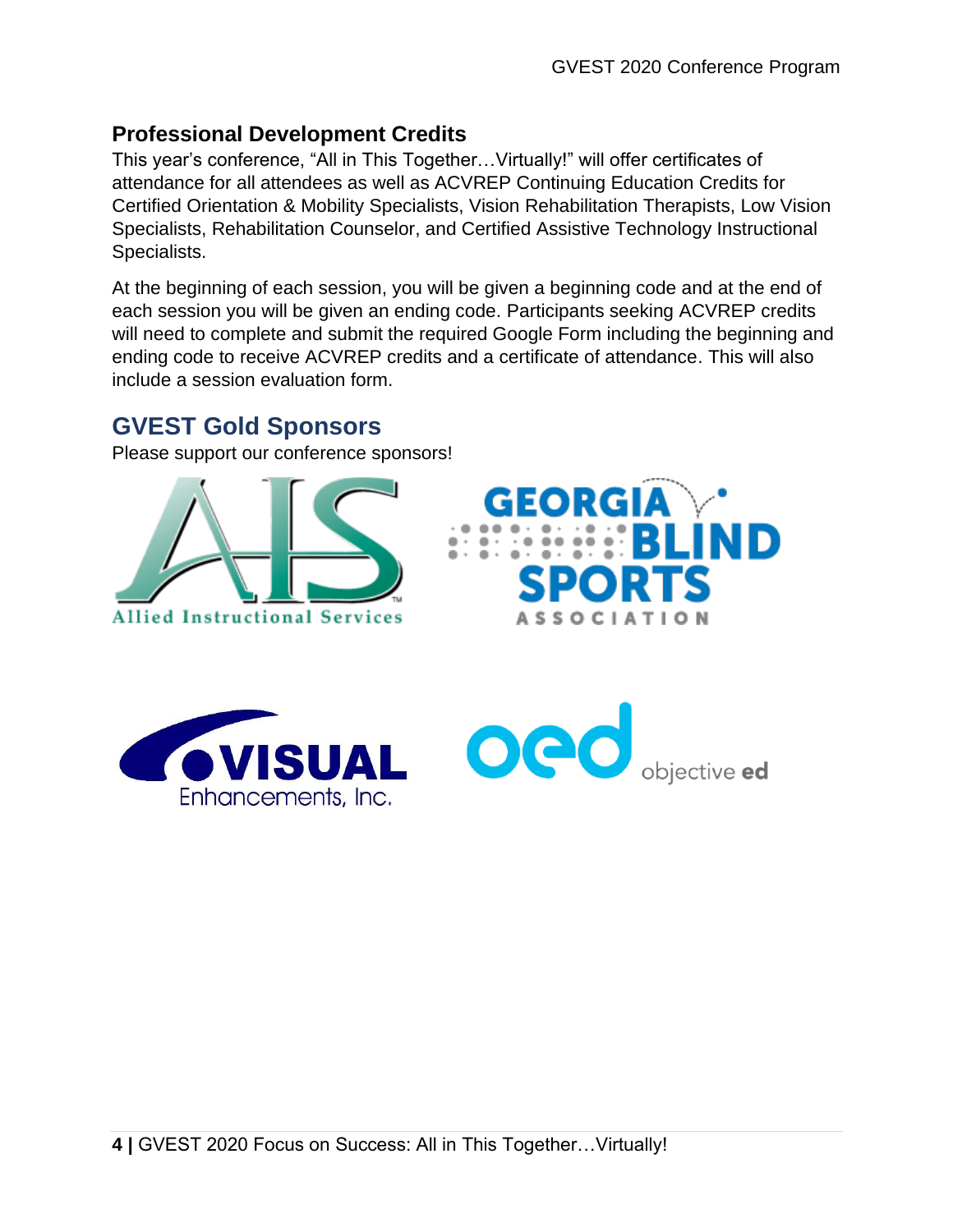# <span id="page-4-0"></span>**Keynote Speaker: Lex Gillette**

Lex Gillette is a globally recognized Paralympic track and field athlete for Team USA. Competing primarily in the long jump, Lex has amassed four Paralympic medals, four world champion titles, and he is the current world record holder in the event. He is the only totally blind athlete on the planet to eclipse the 22-foot barrier in the long jump. He is currently training for the 2020 Tokyo Paralympic Games where he aims to bring back gold for the United States of America.

Robbed of his sight during childhood, Lex Gillette was determined not to fall victim to a world consumed by darkness. With the aid of his mother, Lex was exposed to a diverse offering of resources and tools that were essential to his ability to achieve great things independently. "Elexis, it does not matter what anyone says. You decide what you can do, and no one else." Those are the exact words spoken by Lex's mother and were echoed in a 2016 Procter and Gamble commercial that featured both of them. Those same words have helped her son succeed in transforming what was once a tragedy, into a triumph. His athletic talents have been featured in media outlets including ESPN, Sports Illustrated, USA Today Sports, and People Magazine. He is a 2015 inductee in the ADN Hall of Fame.

Off the field of play, Lex devotes his time to positively enhance the lives of children nationwide. He serves as an athlete-mentor for Classroom Champions, an organization that pairs Olympians, Paralympians and professional athletes to K-8 students of schools in underserved areas within the United States and abroad. Through this program, Lex educates his students on the importance of skills such as goal setting, diversity, perseverance, teamwork, and healthy living. Lex and several of his students were featured in Fast Company in 2015 outlining the development of a Google Glass app that would give Lex access to more of the world, the same world that his students see with their eyes daily. It is during these early years when positive role models and strong guidance helped shape the trajectory of Lex's life. His mission is to provide that same support for kids today.

Lex is a sought-after inspirational keynote speaker who empowers his audiences to gaze beyond the horizon and see more than what is in front of their eyes. There is no need for sight when you have a vision. That is the very phrase that has propelled Lex into a world of infinite opportunity. It is not our eyes that ultimately determine success in life. It is our ability to see a vision and do everything in our power to turn it into reality. During Lex's presentation, you will laugh, you will cry, you will be inspired, and you will learn how to become a better version of yourself. With every stage that he graces, Lex is determined to do for his audience, what was done for him. That is, to Teach ... People ... To ... See.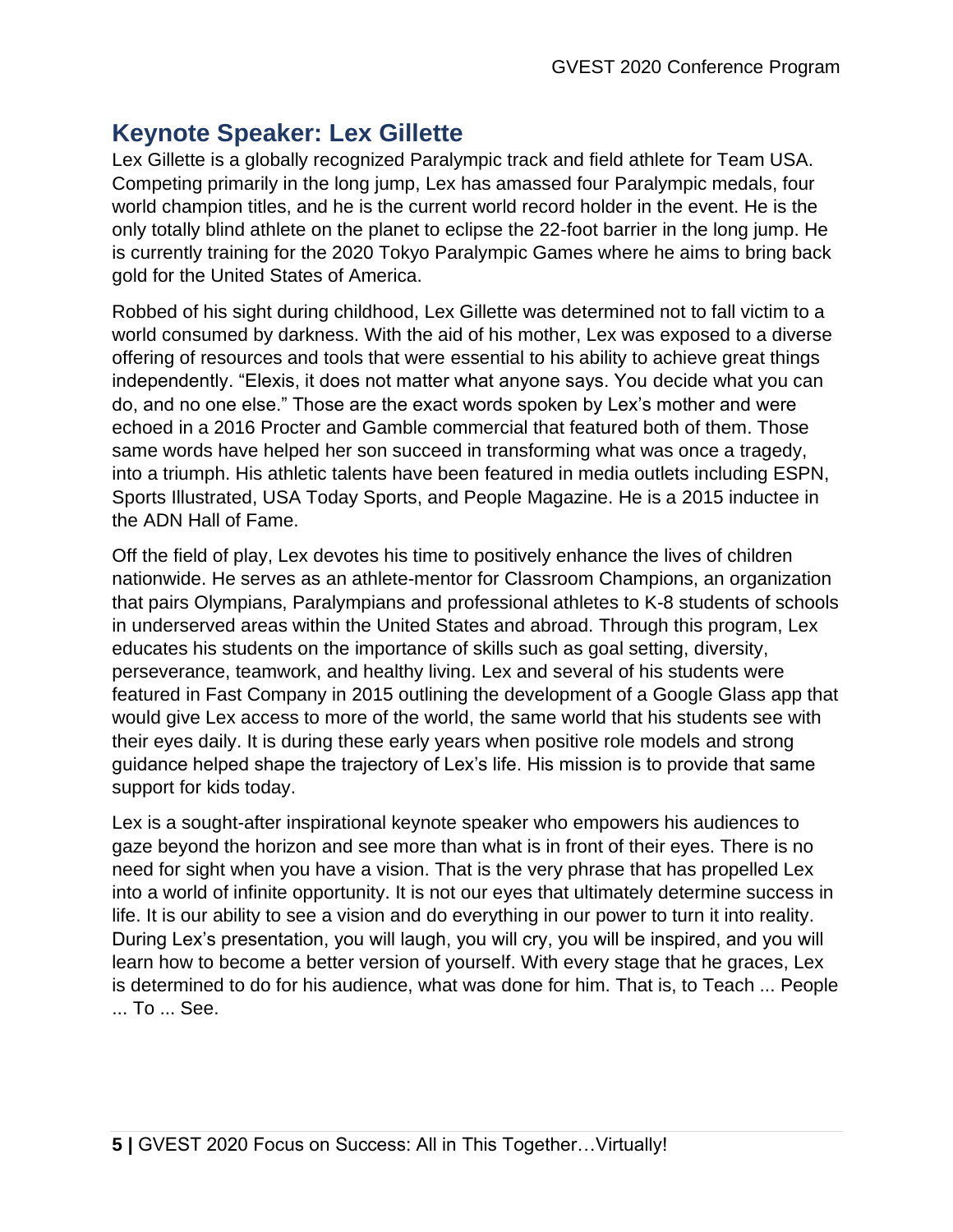# <span id="page-5-0"></span>**Agenda**

## <span id="page-5-2"></span><span id="page-5-1"></span>**Friday, October 2, 2020 FLY! Find Your Own Wings and Soar Above Life's Challenges 1:30-3:00**

Keynote by Lex Gillette, Paralympic Track & Field Medal Winner and World Championship Title Holder

Challenges come in many forms, and for Lex Gillette, the biggest one of all was losing sight. Fortunately, with the help of his mom and dedicated professionals, he was able to turn his tragedy into a triumph. In this 75-minute presentation, we will explore the resources and relationships that helped lead him down a successful path, and how employing certain tools can guide our thinking and actions in the pursuit to establish a solid foundation for the BVI community. We will discuss a number of ideas and tactics that can be implemented to help someone gain their wings and fly!

# <span id="page-5-3"></span>**Friday, November 6, 2020**

#### <span id="page-5-4"></span>**No Need for Sight When You Have A Vision® 1:30-3:00**

Special Guest Presenter Lex Gillette, Paralympic Track & Field Medal Winner and World Championship Title Holder

Achieving goals requires establishing a vision and doing everything in our power to bring it into fruition. Blind since the age of eight, Lex Gillette was determined to not let that factor keep him from achieving his goals. In this 45 minute program, we will travel with Lex through many scenes of his life, feeling every emotion along the way. You will be taken on a journey of discovery that will reveal the lessons and ideas that have propelled him to athletic dominance in the long jump. Close your eyes, open your mind, and imagine your highest potential. Get ready to navigate down life's runway and ascend toward a vision of success.

NOTE: Additional recorded presentations will be available for vision educators to share with their students.

#### <span id="page-5-5"></span>**Lex Gillette Bio**

Lex Gillette is a globally recognized Paralympic track and field athlete for Team USA. Competing primarily in the long jump, Lex has amassed four Paralympic medals, four world champion titles, and he is the current world record holder in the event. He is the only totally blind athlete on the planet to eclipse the 22-foot barrier in the long jump. He is currently training for the 2020 Tokyo Paralympic Games where he aims to bring back gold for the United States of America.

Robbed of his sight during childhood, Lex Gillette was determined not to fall victim to a world consumed by darkness. With the aid of his mother, Lex was exposed to a diverse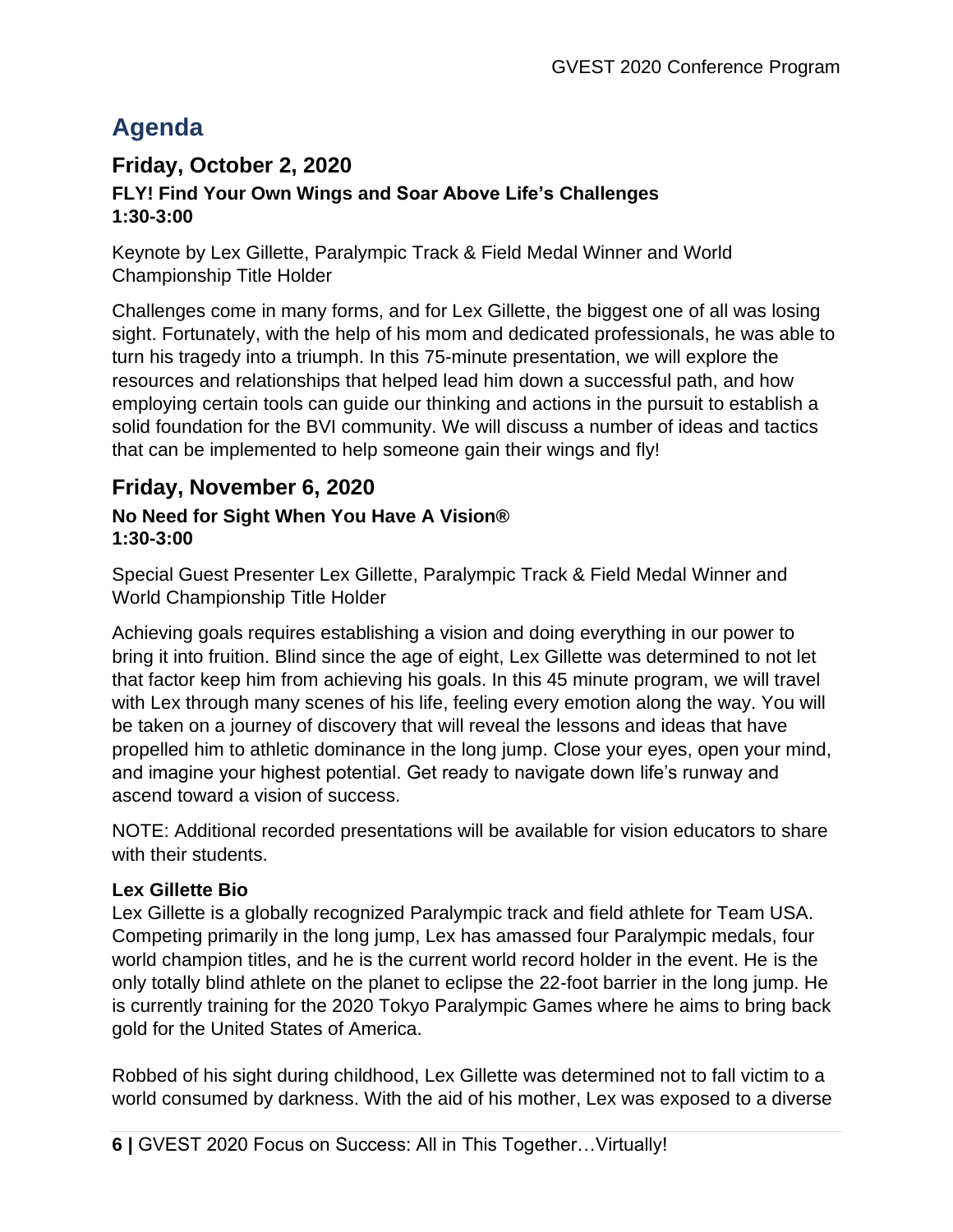offering of resources and tools that were essential to his ability to achieve great things independently. "Elexis, it does not matter what anyone says. You decide what you can do, and no one else." Those are the exact words spoken by Lex's mother and were echoed in a 2016 Procter and Gamble commercial that featured both of them. Those same words have helped her son succeed in transforming what was once a tragedy, into a triumph. His athletic talents have been featured in media outlets including ESPN, Sports Illustrated, USA Today Sports, and People Magazine. He is a 2015 inductee in the ADN Hall of Fame.

## <span id="page-6-1"></span><span id="page-6-0"></span>**Friday, December 4, 2020 Teaching Math Virtually 1:30-3:00**

Derek Smith, associate professor and Associate Dean in the College of Education of the University of Alabama in Huntsville (UAH)

Mathematics is a foundational content area for individuals who wish to pursue a wide array of professions. For students with visual impairments, the learning of math requires that general education math teachers and TVIs collaborate effectively to ensure that the student has access to the information while also ensuring conceptual understanding. This session will cover a wide array of pedagogical strategies, manipulatives, and tools to best support the math education of students with visual impairments. In response to the current situation requiring more "distance education", this presentation will also focus on how to engage students with visual impairments in mathematics education "at a distance".

#### <span id="page-6-2"></span>**Derrick Smith Bio**

Derrick Smith is an associate professor and Associate Dean in the College of Education of the University of Alabama in Huntsville (UAH). He started his educational career as the Secondary Mathematics teacher at the Alabama School for the Blind. Upon earning his doctorate in special education in visual impairments from Texas Tech University, he started his research and development career at UAH. Dr. Smith runs the STEM-VI Mathematics Research Laboratory where his team focuses on research on STEM education for students with visual impairments and blindness. As part of his work, he has collaborated on multiple National Science Foundation grants in STEM education for students with visual impairments as an education evaluator and principle investigator.

# <span id="page-6-3"></span>**Friday, February 5, 2021**

#### <span id="page-6-4"></span>**Georgia Vocational Rehabilitation Panel Discussion 1:30-3:00**

A variety of instructional and agency representatives from Vocational Rehabilitation and the Department of Education will participate in a panel discussion on the topic of preemployment transition services.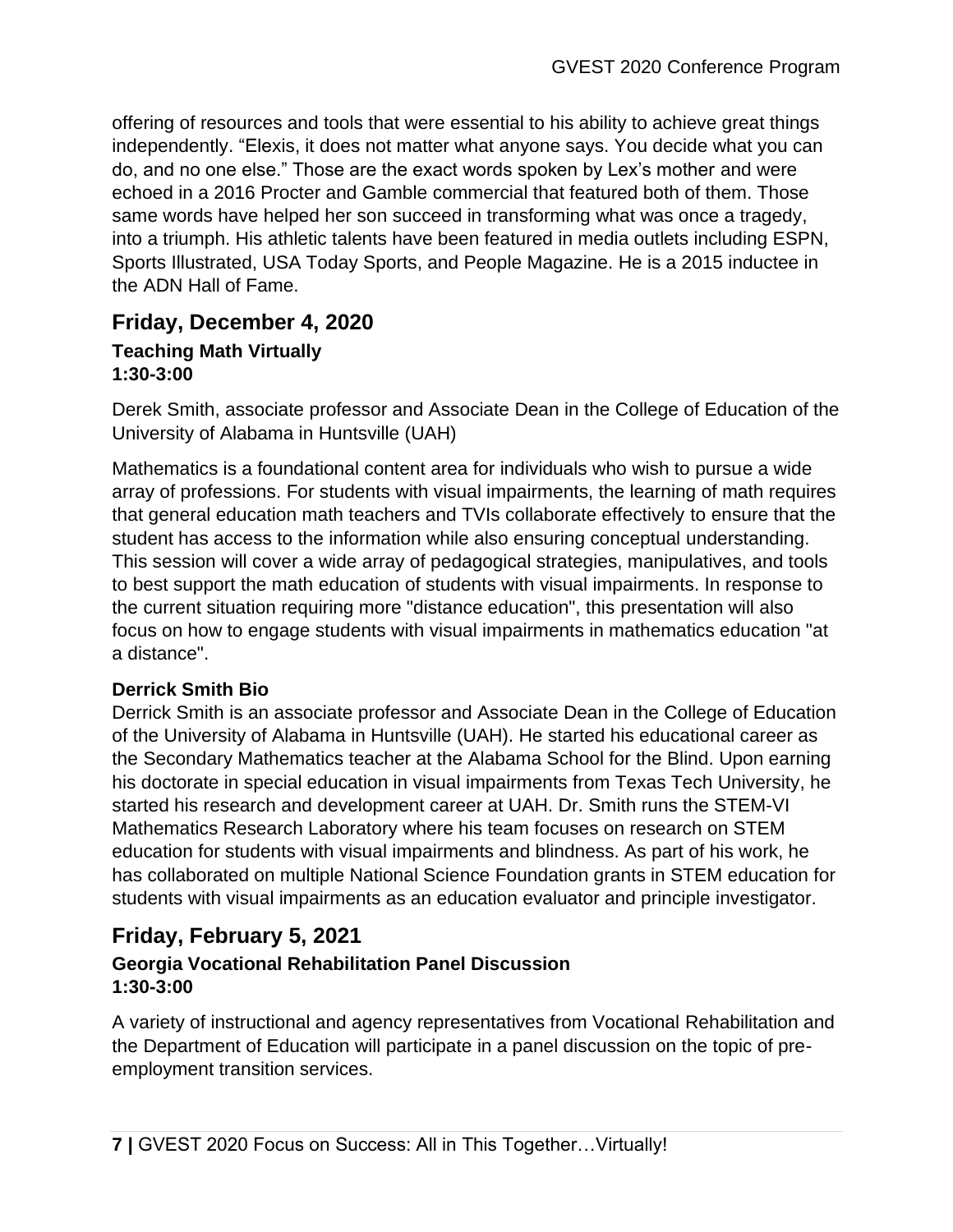## <span id="page-7-1"></span><span id="page-7-0"></span>**Friday, March 5, 2021 Teaching Street Crossings Remotely & w/Social Distancing 1:30-3:00**

Dona Sauerburger, O&M Specialist, author, and national presenter

Participants will learn strategies for remotely or from a safe distance teaching learners who are blind / visually impaired skills they need for uncontrolled crossing such as:

- Utilizing a phone to help learners understand concepts they need for assessing these crossing situations;
- Utilizing the phone and a stopwatch to help learners develop an intuitive understanding of their crossing time;
- Understanding how to use the APH program and a computer to play traffic sounds simultaneously to show learners how to compare crossing time with warning time of approaching vehicles
- Ways to practice social distancing while successfully using equipment to communicate and present visual targets to the student to assess and develop skills.

#### <span id="page-7-2"></span>**Dona Sauerburger Bio**

Dona Sauerburger, COMS, has learned a thing or two in the 50 years that she's been providing O&M to people with visual impairments, and she's eager to share it with you and learn some more! She has done hundreds of presentations and workshops around the world and has written extensively on O&M topics, including co-authoring two chapters in the Foundations of O&M textbook – she is currently revising her book, "Independence Without Sight or Sound: Suggestions for Practitioners Working with Deaf-Blind Adults," which received AER's Bledsoe Award in literature in 1994.

## <span id="page-7-3"></span>**Friday, April 9, 2021**

#### <span id="page-7-4"></span>**Educational Research and Optic Nerve Hypoplasia 1:30-3:00**

Amber Kahn, National Leadership in Sensory Disabilities Scholar

This presentation will include a review of the current literature on ONH, an overview of several educational research studies on ONH, and a discussion of implications and practical strategies for supporting learners with ONH.

#### <span id="page-7-5"></span>**Amber Kahn Bio**

Amber is a National Leadership in Sensory Disabilities Scholar and doctoral candidate at the University of Northern Colorado. Amber's research efforts have focused on variables and experiences related to optic nerve hypoplasia, self-regulation, and challenging student behavior. Amber has 19 years of practical experience working as a teacher for students with visual impairments and orientation and mobility specialist in large and small metropolitan school districts. While the majority of her responsibilities